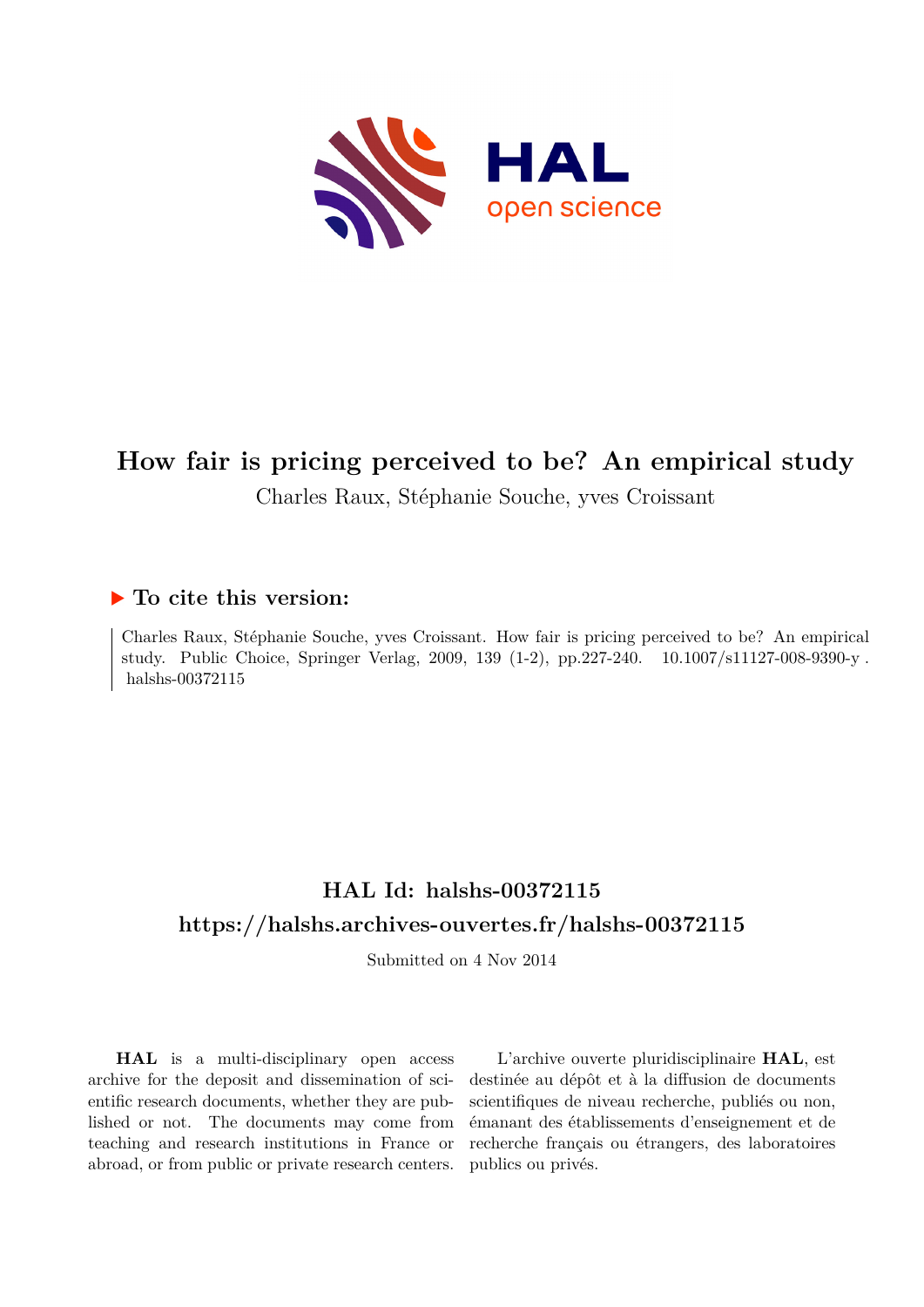# How fair is pricing perceived to be? An empirical study

Charles Raux\*, Stéphanie Souche\*\* and Yves Croissant\*\*\*

LET, Transport Economics Laboratory (CNRS, Université de Lyon, ENTPE) ISH, 14 av Berthelot, 69363 Lyon, France.

\*email: charles.raux@let.ish-lyon.cnrs.fr \*\*email: stephanie.souche@let.ish-lyon.cnrs.fr \*\*\*email: yves.croissant@let.ish-lyon.cnrs.fr

Paper published in *Public Choice*, Volume 139, Numbers 1-2, pp. 227-240. http://dx.doi.org/10.1007/s11127-008-9390-y

#### **Abstract**

The perceived fairness of different rules for allocating scarce resources is analysed in two cases: seats on a high speed train and parking spaces in a company car park. Attitudes toward allocation rules depend on context. They vary according to: the educational level of respondents; the type of "good"; and the exceptional or recurring nature of scarcity. Peak pricing, administrative and lottery rules are seen as the most unfair, together with queuing in some cases. The moral rule is considered to be the fairest one, except by more educated people who prefer the compensation rule.

07/12/2008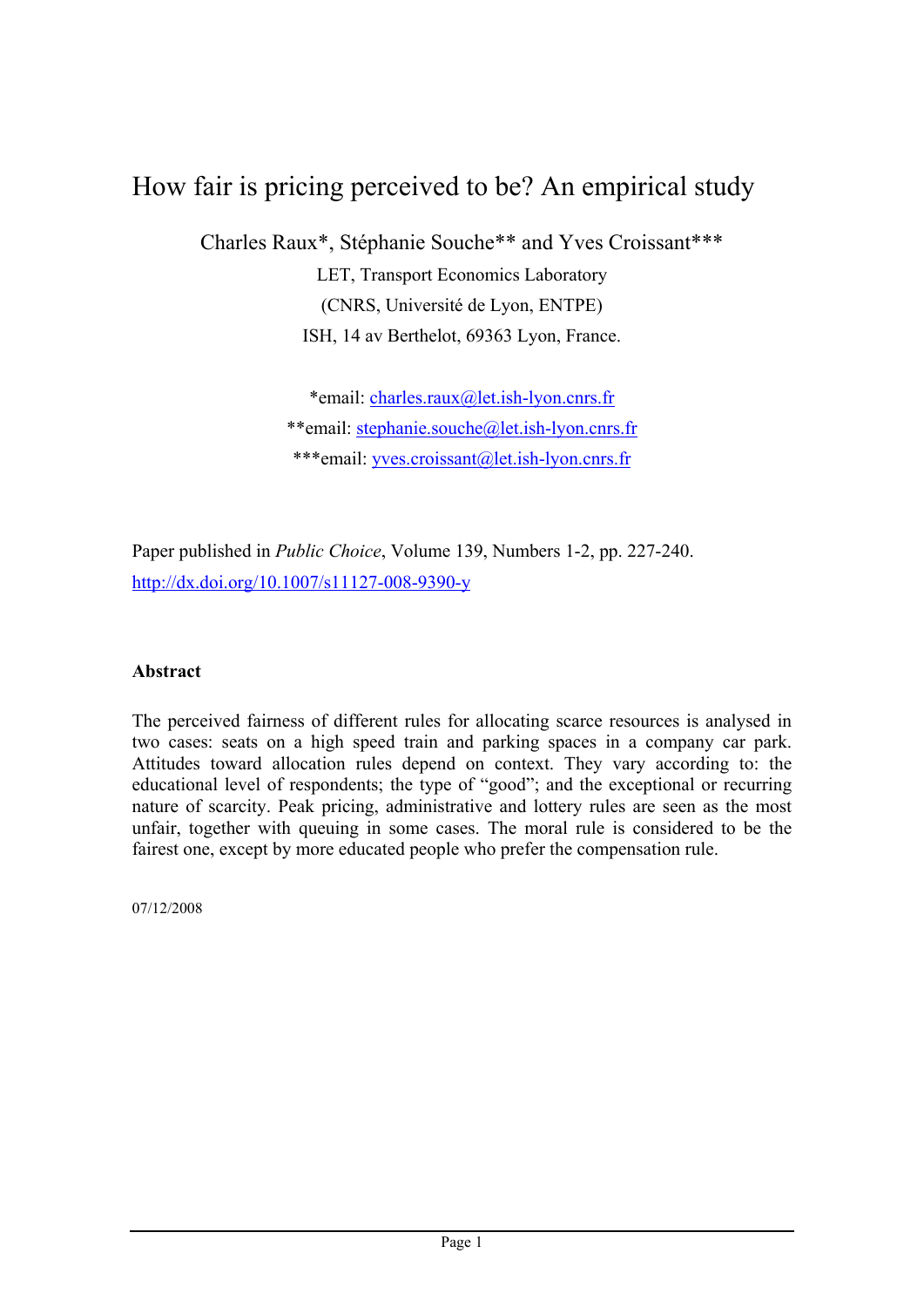# **1 Introduction**

Since the work of Pareto (1927), Pigou (1920, 1947) and Samuelson (1947), standard economic theory has established that price is an efficient means of allocating a scarce resource. As Glazer and Lave (1996) and Brueckner (2002) have shown, this applies in all but very rare circumstances.

However, the use of price to eliminate excess demand can be perceived as unfair when it fails to take account of the "reference transaction" defined by Kahneman et al (1986), a concept subsequently used by Vaidyanathan and Aggarwal (2003) and Bolton et al (2003). Frey and Pommerehne (1993), and Oberholzer-Gee and Weck-Hannemann (2002), hold that economists place too much emphasis on pricing as a means of allocation. They argue that ethical considerations should be taken into account when attempting to gain acceptance for policies involving regulation by pricing. Although pricing is the recommended means of regulating congestion (Vickrey 1963), political and social resistance to new pricing measures is also observed in the transport sector (Raux and Souche 2004). There is similar resistance to the introduction of "green taxes" in order to regulate harmful environmental effects (Thalmann 2004),.

However, introducing fairness into resource allocation may result in a less efficient outcome (Franciosi et *al.* 1995 ; Kachelmeier et *al.* 1991). Oberholzer-Gee (2006) has shown that waiting lines lead *ex post* to an inefficient allocation of products and services.

So, is the allocation of scarce goods by means of price always perceived as unfair by the population, and if so, to what extent? Analysing how such judgements of fairness develop is particularly important in understanding public attitudes regarding the allocation of scarce resources. These attitudes are an unavoidable part of the public decision-making process and influence final political outcomes.

The literature indicates that there is no clear link between attitudes and actual behaviour (Ajzen 1991; Eagly and Chaiken 1993; Holt and Laury 2002). In any case, our purpose is not to investigate any such link, but rather to explore how the context within which allocation rules are implemented influences the perception of their fairness.

In this paper, we test different rules of allocation empirically. These include lottery, queuing and moral rules, and also other previously untested allocation rules such as a combination of peak pricing with either additional supply or compensation, in order to see if these receive more support than pure regulation by pricing. A positive justice approach is therefore favoured (Zajac 1995; Young 1995; Konow 2003).

Our results differ somewhat from earlier findings reported in the literature. They also show that previously untested allocation rules may be considered as less unfair, or even fairer, than peak pricing on its own. They shed further light on the impact of personal characteristics, type of good and nature of scarcity on the perceived fairness of allocation rules.

The paper is structured as follows. First, we describe a literature survey from which we generated a series of questions for our questionnaire. Then, we present the methodology applied in the study, based on surveys relating to situations in which train seats and parking spaces are scarce. Next, we use an ordered probit model to analyse the respondents' attitudes. Finally, the main findings are presented and discussed.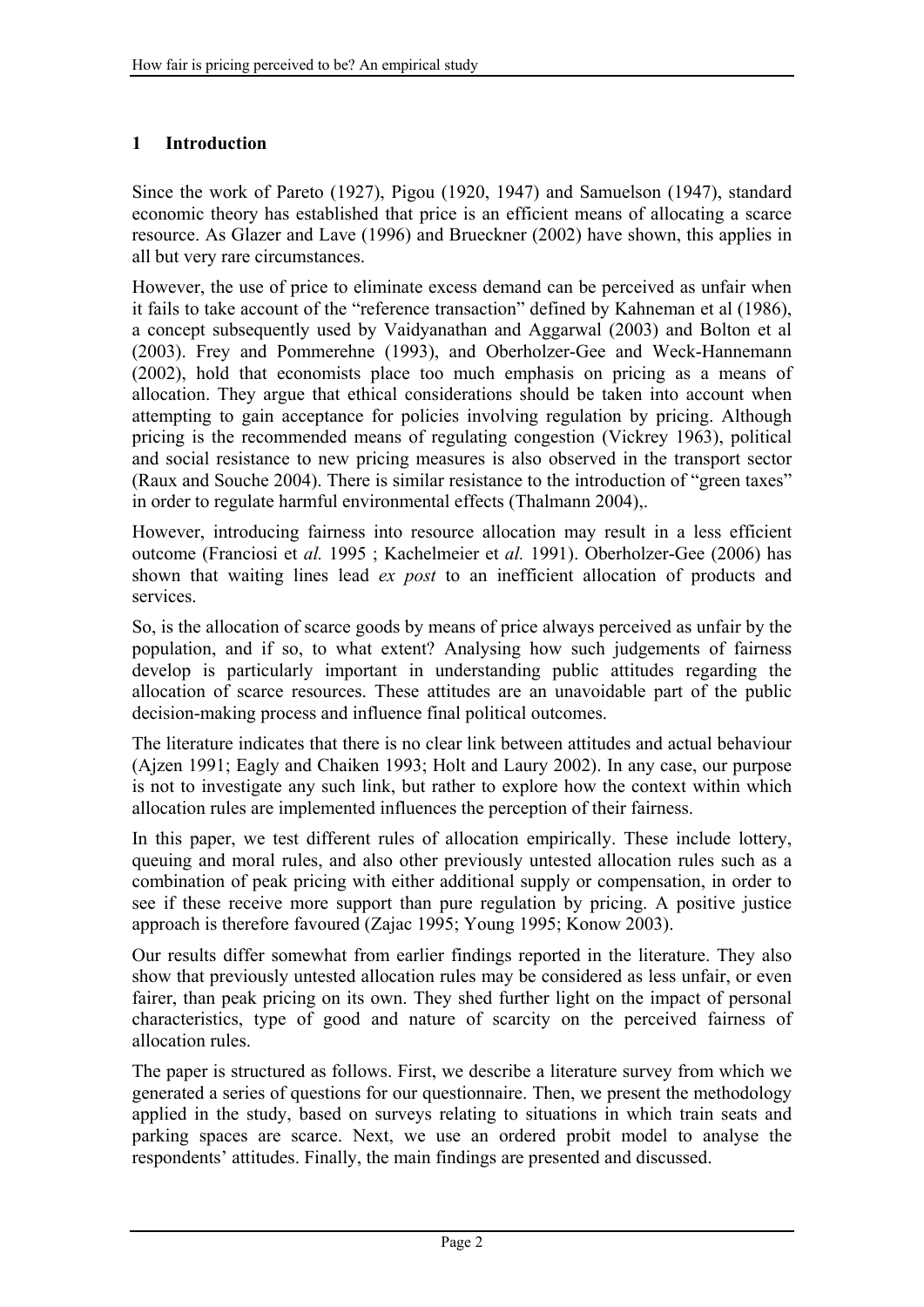# **2 Literature survey and hypotheses**

Somewhat provocatively, Frey and Pommerehne (1993) asked the following question: How can the regulation of excess demand by pricing be considered as unfair when economists recommend it as a principle? In a situation where water was scarce, the authors identified and tested several procedures for allocating resources, each of which used a different principle of justice. To ration excess demand, they found that a classical "first come, first served" (i.e., queuing) procedure or an administrative procedure are considered fairer than a pricing procedure which consists of paying more for resources which have become scarce. So, the first question relates to the constant rejection of the use of pricing to allocate scarce resources, hence *Question 1: Is the principle of allocating scarce resources by prices always rejected?*

One situation relates to whether the situation of excess demand is foreseeable or not. Frey and Pommerehne have shown that people are less averse to rationing demand by pricing in a recurring situation than in an exceptional situation, hence *Question 2: Does the nature of scarcity, exceptional or recurrent, influence attitudes to allocation rules?*

The question arises whether other procedures would prove more acceptable. Frey and Pommerehne have shown, for example, that allocation by pricing was perceived as being less fair than an arbitrary bureaucratic allocation procedure, but fairer than a random allocation procedure. Taylor et al. (2003) found that in the absence of a pricing system, a lottery is generally more socially acceptable than queuing. According to the economic theory of bureaucracy (Niskanen 1971), the bureaucratic procedure is considered to be intrinsically particularly unfair. *Question 3: Are lotteries or bureaucratic allocation more acceptable than allocation by pricing as a means of dealing with excess demand?*

Another factor which may influence the perception of allocation by pricing relates to the possibility of controlling the use of revenue. For instance, for Zajac (1995) denial of control is considered unjust in the context of a monopoly power on what is considered as an economic right. *Question 4: Does the possibility of controlling the use of revenues from pricing moderate the rejection of allocation by pricing?* 

With regard to the control of the use of revenue from pricing, given the results of Vaidyanathan and Aggarwal (2003) and Bolton et al (2003), it is interesting to see whether the proposal of additional supply, which would justify the price increase, can modify negative attitudes to allocation by pricing. *Question 5: Can providing additional supply, which generates a price increase, make this increase more acceptable?*

The question of compensation naturally arises. It has been established since the work of Hicks (1939) and Kaldor (1939) that in the context of a standard cost-benefit analysis, hypothetical compensation can justify a policy as long as the benefits accruing to the winners exceed the losses borne by the losers. So, in principle, effective compensation could counterbalance the rejection of the pricing allocation mechanism. Moreover, according to Zajac (1995), individuals expect to be insured by society against economic loss brought about by economic changes. Lastly, Young (1995) feels it necessary to think about the design of the compensation scheme.

However, it seems that this principle of compensation will be rejected because the "compensated losers" feel that their votes are being bought (the so-called "bribe effect")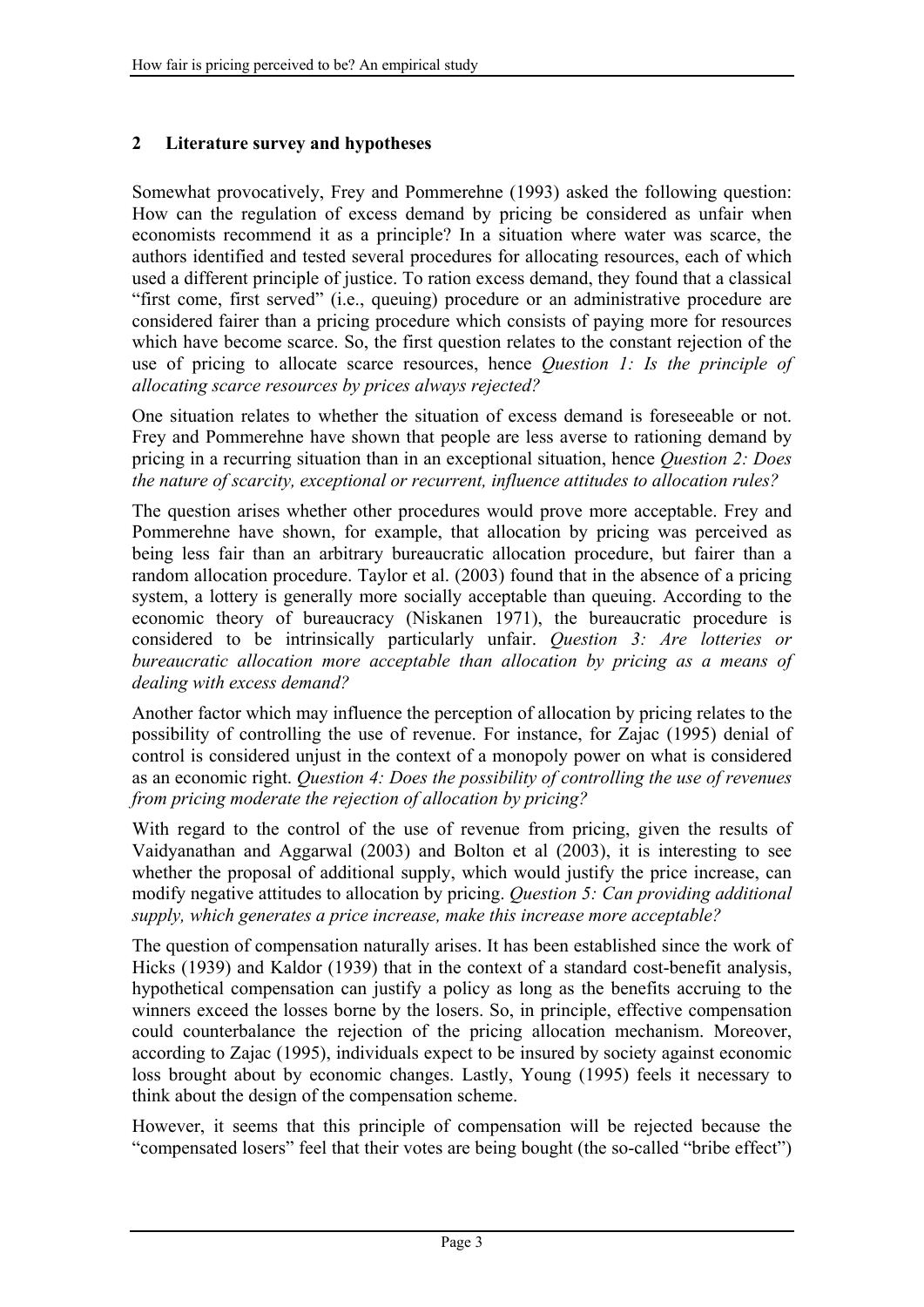in order for the wealthy to be able to benefit from the goods which are thereby made available (Frey et al. 1996; Frey and Oberholzer-Gee 1996; Kunreuther and Easterling 1996). This is why Oberholzer-Gee and Weck-Hannemann (2002) suggest that compensation should resemble the purchase of votes as little as possible: those who are willing to reduce their consumption of the scarce good should be rewarded in the same "dimension" as the loss because they make a contribution to improving collective welfare. *Question 6: Does offering compensation which belongs to the same "dimension" as that whose demand has been removed improve acceptance of allocation by pricing?* 

A last set of allocation rules represents the classical basis of the "reference transaction" (Kahneman et al 1986). These rules are widely used in all administrative or commercial departments: queuing (or the "first come, first served" procedure) is the basic form of rationing. Barzel (1974) has shown that the redistribution of a good which is limited in quantity through queuing can be costly and does not systematically benefit the poor. Application of a moral rule, for example giving priority to persons with reduced mobility, may be based on Rawls' (1971) two principles of equality of chances and difference. *Question 7: Are the rules which form the classical basis of the reference transaction such as queues and a moral rule, universally perceived as fair?* 

For Konow (2003) justice principles have an independent existence: while the evaluation of justice depends on the context, its principles do not change according to context. This context is broadly defined as the set of historical terms of transaction, the individuals' characteristics, the type of good being distributed and the framing of information. This leads us to *Question 8: Does the type of good influence attitudes toward allocation rules?* 

Last, in relation to these rules of allocation, in particular allocation by pricing, it is important to establish whether an individual's economic situation influences his/her attitude. Weitzman (1977) has shown that the relative efficiency of pricing or rationing for allocating a scarce resource to those who need it most depends on how the need in question and incomes are distributed. According to Sah (1987) the poor would gain more from rationing and the rich from the market. *Question 9: Do attitudes vary according to the economic and social situation of individuals?* 

The above questions are the subject of an empirical investigation using questionnaires in a survey which we shall now describe.

# **3 Methodology**

# *3.1 The survey and questionnaires*

The survey was conducted in January 2003 and involved face-to-face interviews by professional pollsters of a sample of 400 persons representative of the inhabitants of the Lyon urban area (population 1.2 million). The sample was randomly selected on the basis of quotas (residential location, age groups, gender and occupational status – working/non working –).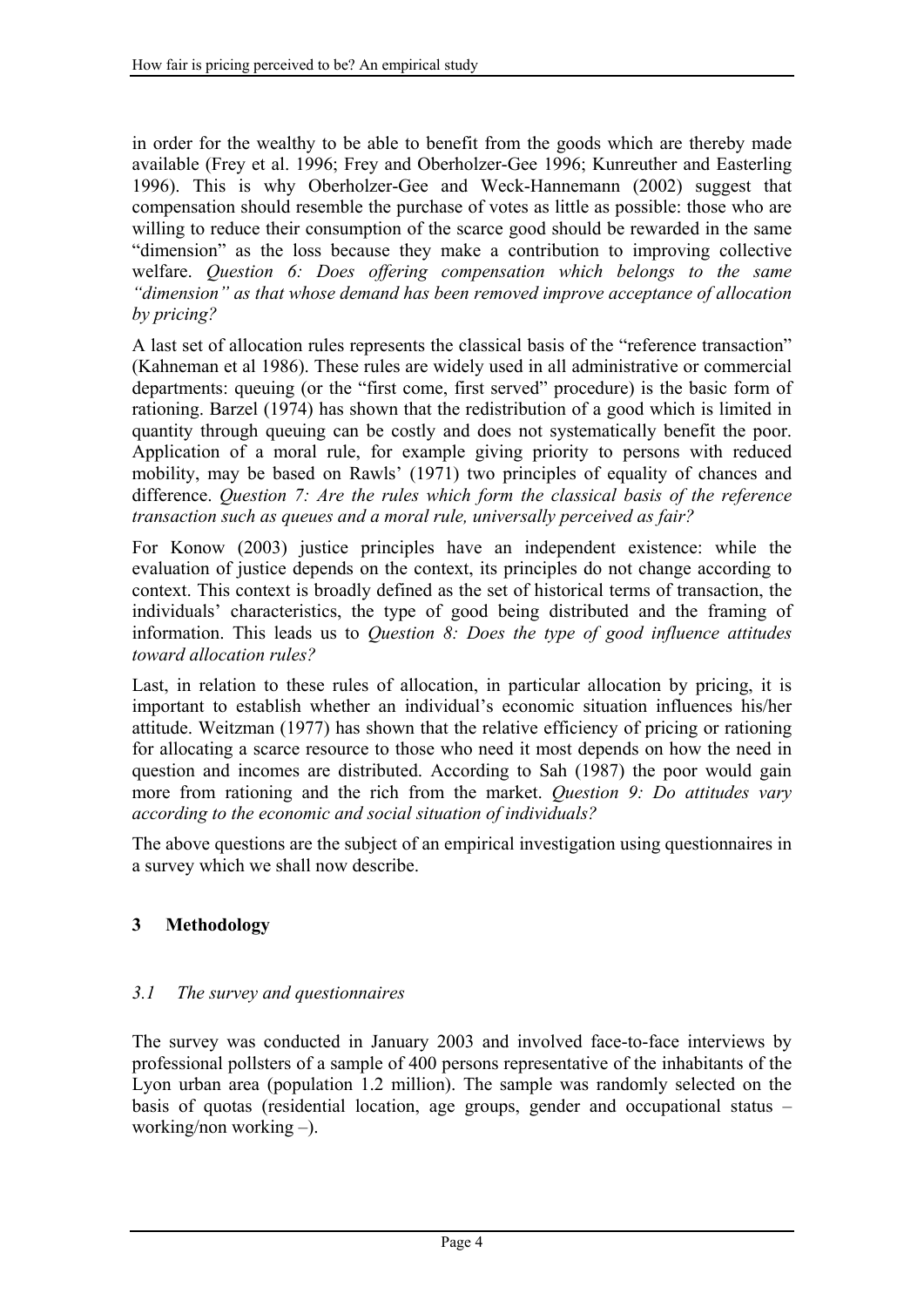Four different "scenarios" were described. Although fictional, these scenarios were grounded in reality (the Paris-Lyon train or parking in urban areas). Various solutions for solving excess demand were proposed and respondents were asked if they found each of the solutions very unfair, essentially unfair, essentially fair or very fair.

Two of the scenarios involved the allocation of seats in situations of excess demand on the high speed train (TGV) between Paris and Lyon (450 km, 2 hours travel time), which is operated by the public French National Railways Company (SNCF). As a general rule, only passengers with reservations can use this train. The first scenario described an exceptional situation on a Friday evening: as a result of very bad weather (e.g., a snow storm), only one of the three scheduled trains was able to run. The second scenario described a recurring situation of excess demand, in which rising demand on Friday evenings led to complete saturation of the service.

Two other scenarios dealt with the problem of assigning parking spaces in a private company car park in the centre of a major city where parking is very scarce. In one case, the situation was exceptional: construction work lasting several months was necessary in the car park, making two-thirds of the parking spaces temporarily unavailable. In the other case, the situation of excess demand was recurring; the firm was extending its premises by building over part of the existing car park.

Only two scenarios were recounted to each respondent, one about the TGV and the other about parking; in addition, each was told only about the exceptional or the recurring situations. Consequently, each of the four scenarios was described to half the sample<sup>i</sup>. The same allocation rules (i.e., "solutions") were proposed for each of the four scenarios. Moreover, the order in which the solutions were presented was systematically varied for each respondent in order to avoid the bias that might arise if the solutions were always presented in the same order.

The seven allocation rules which were tested are based on the questions listed in the previous section and are set out in Table 1.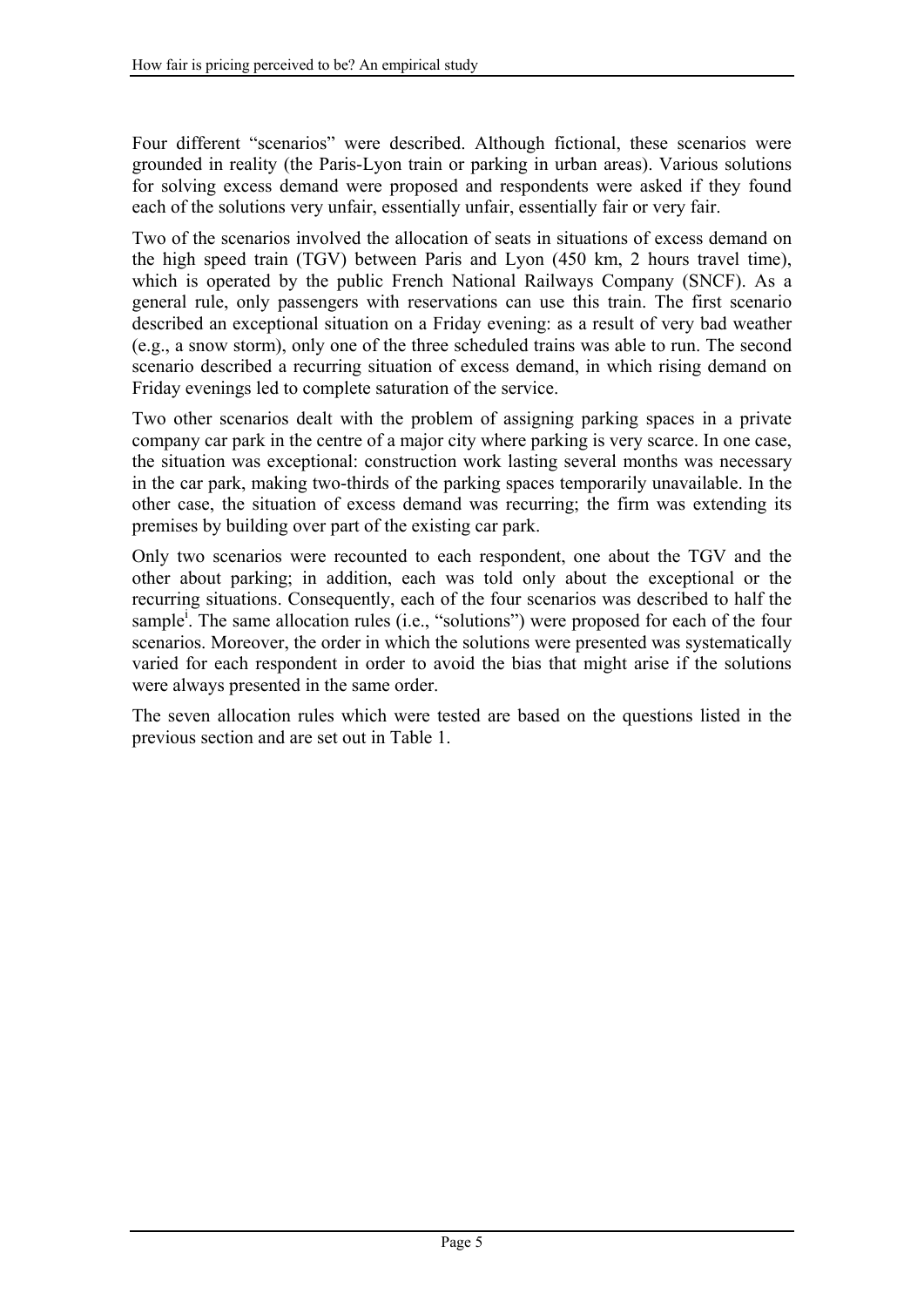| <b>Allocation rules</b>                       | TGV train seats                                                                                                                        | Parking spaces                                                               |
|-----------------------------------------------|----------------------------------------------------------------------------------------------------------------------------------------|------------------------------------------------------------------------------|
| Peak period pricing with<br>constant supply   | Pay an additional charge                                                                                                               | Pay an additional charge                                                     |
| Moral rule                                    | Priority is given to persons with As for train<br>reduced or impaired mobility<br>(pregnant women, elderly and<br>handicapped persons) |                                                                              |
| Lottery                                       | The available seats are attributed<br>on a lottery basis                                                                               | The available places are attributed<br>on a lottery basis                    |
| administrative<br>Unknown<br>rule             | Tickets inspectors allocate the<br>available seats                                                                                     | Firm management or workforce<br>representatives allocate available<br>places |
| Queuing rule                                  | The train is allowed to fill on a<br>"first come, first served" basis                                                                  | The car park is allowed to fill on a<br>"first come, first served" basis     |
| Compensation                                  | Those accepting to take the train<br>the next day are compensated                                                                      | Those accepting not to park in the<br>firm's car park are compensated        |
| Peak period pricing with<br>additional supply | Additional trains are offered which<br>are paid for by an increase in ticket<br>price                                                  | Additional parking spaces are paid<br>for by the driver                      |

**Table 1: The seven allocation rules used in the questionnaires** 

A translation of the exact wording of questionnaires is given in Appendix A.

401 individuals were surveyed, each responding to scenarios about two goods (TGV seats and parking spaces) with regard to the seven allocation rules, i.e. 5614 potential observations, including missing values.

# *3.2 Econometric analysis*

The responses in the survey can be considered as ordinal since they can take on the values 1 (very unfair), 2 (unfair), 3 (fair) and 4 (very fair). Thus, the statistical model applied was an ordered probit model (or the "proportional odds model", see McCullagh 1980).

If *Y* is the response factor with *K* levels, the model is written:

$$
P(Y \le k | x) = \Phi(\theta_j - \beta' x)
$$

where  $\Phi$  is the cumulative normal function,

 $\theta_0 = -\infty < \theta_1 < \cdots < \theta_k = \infty$  are the breakpoints,

*x* is the vector of the explanatory factors and  $\beta$  the vector of the unknown parameters.

Since each individual answered a series of seven questions about perceived fairness (one for each allocation rule) for each of the two scenarios, a fixed-effect model could have been considered. However, due to the problem of incidental parameters, it is impossible to estimate a fixed-effect model of this type. A conditional probit model may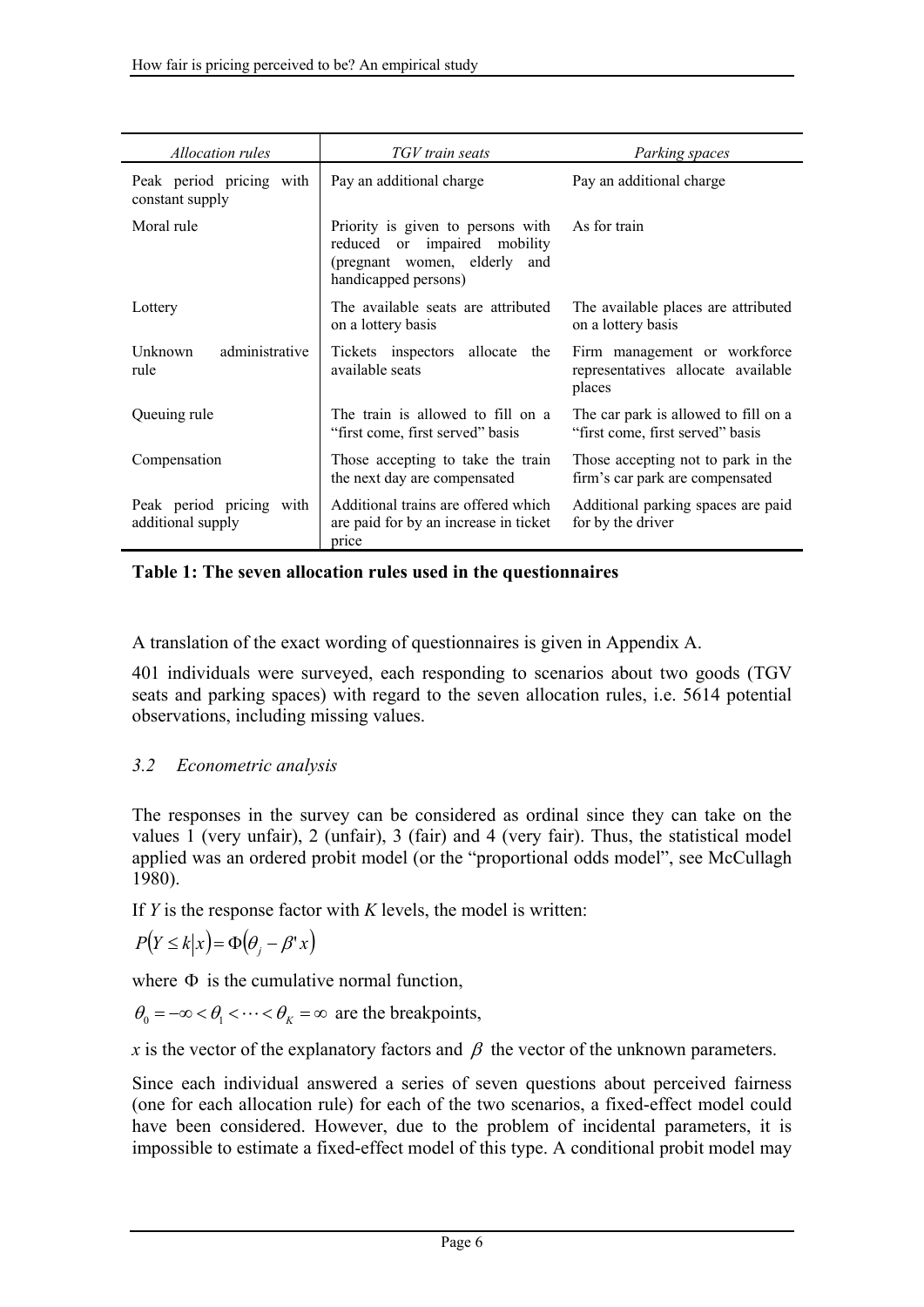overcome this problem, but all the individual variables would be removed from the specification. As this problem can be circumvented by introducing a random effect (Butler and Moffitt 1982), a random-effect ordered probit model was estimated.

Since the coding of the responses varies from 1 (very unfair) to 4 (very fair), a positive value for a variable coefficient indicates a tendency to consider the proposed rule as fair.

Personal characteristics include gender, age in five groups (under 30 years, between 30 and 39 years, between 40 and 49 years, between 50 and 59 years, 60 years and over), driving license (yes/no), educational level in five groups (no diploma, lower certificate, A-levels, graduate level, post-graduate level), and occupational status in seven groups (small businesses and retailers, senior managers, middle managers, office workers, industrial workers, retired, non-working). Income is a sensitive question with a high non-response rate, but this was circumvented here by using educational level and occupational status as a proxy for income.

#### **4 Results and discussion**

Table 2 gives an initial overview of differences in the perceived fairness of the different allocation rules for TGV seats and parking spaces.

|                                                        | <b>TGV</b>  |           | Parking            |                      |  |
|--------------------------------------------------------|-------------|-----------|--------------------|----------------------|--|
| Context of scarcity                                    | exceptional | recurring | exceptional        | recurring            |  |
| Peak period pricing with constant                      | $10\%$      | $10\%$    | $7\%*$             | $10\,\%^*$           |  |
| supply                                                 |             |           | $37\%**$           | $28\%$ **            |  |
| Moral rule                                             | $90\%$      | 70 %      | $96\%$             | $91\%$               |  |
| Lottery                                                | $17\%$      | $4\%$     | $17\%$             | $12\%$               |  |
| Unknown administrative rule                            | $13\%$      | $21\%$    | $8\frac{0}{6}$ *** | $10\,\%***$          |  |
|                                                        |             |           | $13\%***$          | $14\frac{9}{8}$ **** |  |
| Queuing                                                | $37\%$      | $33\%$    | 68 %               | 69 %                 |  |
| Compensation                                           | $95\%$      | $80\%$    | 93 %               | $89\%$               |  |
| with<br>Peak<br>period<br>pricing<br>additional supply | n.a.        | $29\%$    | 51 $\%$            | 38 %                 |  |

\* revenues handed over to the Management of the Firm, \*\* to the Works Council \*\*\* allocation by the Management of the Firm, \*\*\*\* by the Works Council

**Table 2: Perception of allocation rules in the case of TGV and parking, % essentially or very fair**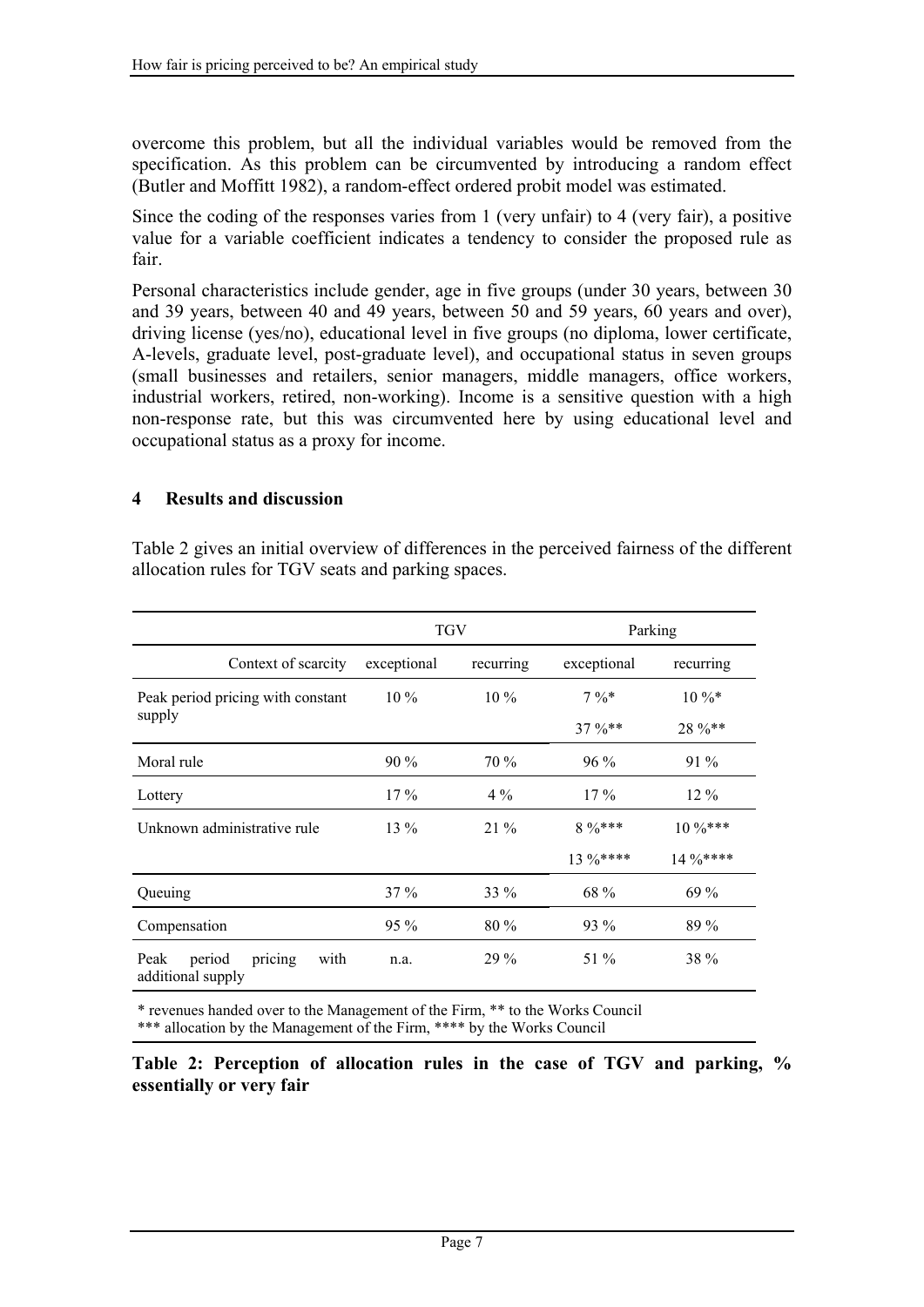Since there are obvious differences in the perception of the rules, a series of questions naturally arises: does the perception of fairness depend on the type of good concerned (TGV seats versus parking spaces), on the respondents' personal characteristics or on the nature of the scarcity (recurring or exceptional)?

First, the stability of the influence of different variables was tested by comparing a constrained model (for both types of good) with an unconstrained model which was estimated separately for the two goods, namely TGV seats and parking spaces<sup>ii</sup>. The result of this first test justifies separate estimations for TGV seats and parking spaces.

Next, we tested whether some simplification could be made with regard to respondents' personal characteristics. After several trials, the only personal characteristics retained were educational level (more/less educated) and possession of a driving license (for parking only).

Finally, in order to study potential interactions between the context and the perception of allocation rules, the stability of the coefficients for personal characteristics (education and driving license in the case of parking) and the nature of scarcity (exceptional / recurring) for all seven allocation rules was assessed. Interaction effects with educational level and the nature of scarcity were significant in the case of the TGV while for parking only the interaction effects with education were retained.

The final models estimated for TGV seats and parking spaces are displayed in Table 3.

In both cases the standard deviation of the individual effect was highly significant (see *Sigma*): this justifies *ex post* the use of a random effect model.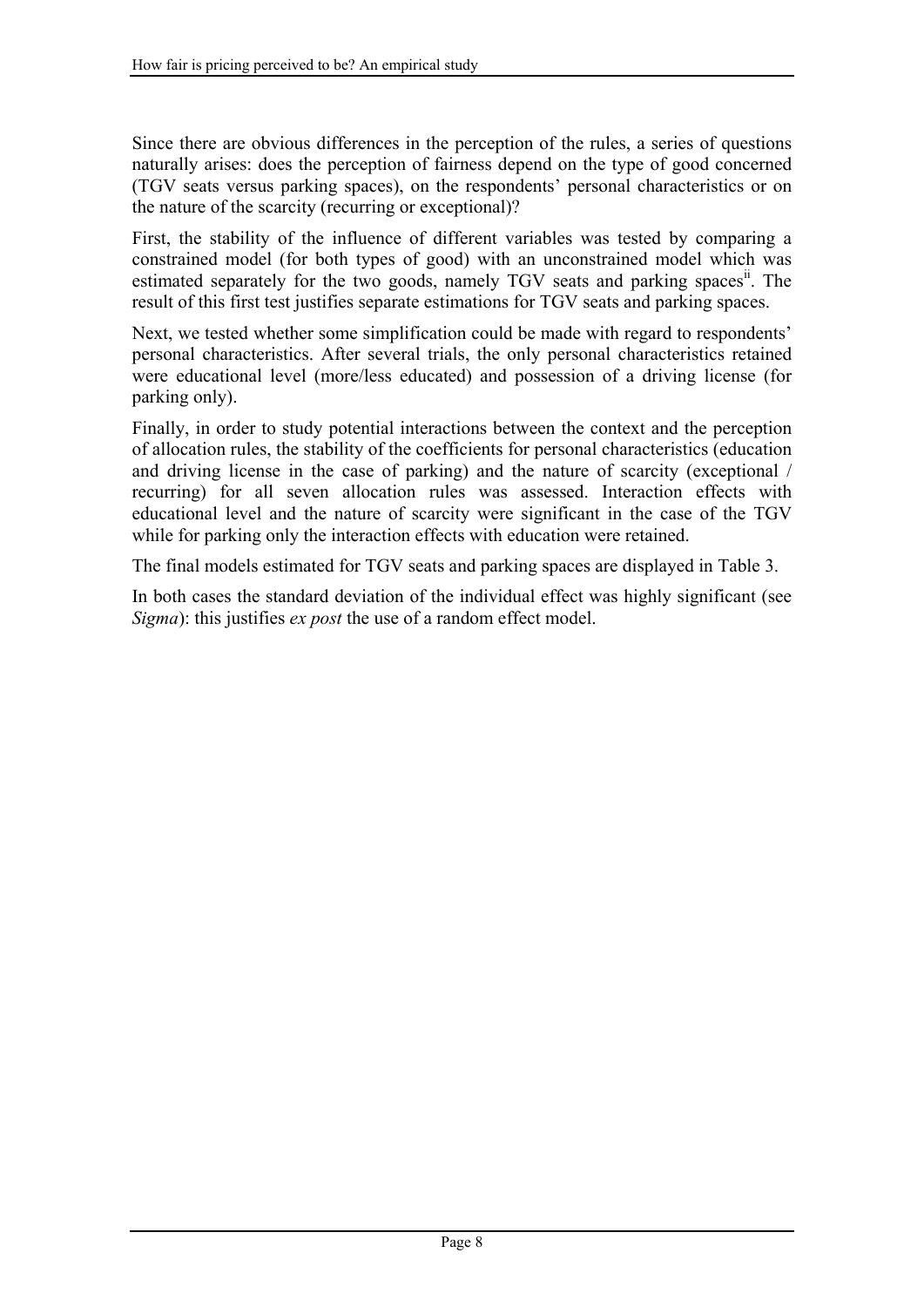|                                      | <b>TGV</b> seats |         | Parking spaces |         |         |         |
|--------------------------------------|------------------|---------|----------------|---------|---------|---------|
| Variable                             | Coef.            | z-value | p-value        | Coef.   | z-value | p-value |
| Constant                             | $-0.37$          | $-3.91$ | 0.000          | $-0.28$ | $-3.40$ | 0.001   |
| recurring                            | 0.33             | 2.36    | 0.018          | $-0.08$ | $-1.28$ | 0.202   |
| driving_license_no                   |                  |         |                | 0.25    | 2.91    | 0.004   |
| education no                         | $-0.25$          | $-1.03$ | 0.302          | 0.00    | $-0.01$ | 0.994   |
| administrative rule                  | 0.23             | 1.70    | 0.090          | $-0.03$ | $-0.30$ | 0.764   |
| lottery                              | 0.51             | 4.03    | 0.000          | 0.28    | 2.85    | 0.004   |
| peak pricing (pp), additional supply | 0.57             | 3.38    | 0.001          | 1.30    | 12.81   | 0.000   |
| queuing                              | 1.00             | 8.12    | 0.000          | 1.85    | 19.70   | 0.000   |
| moral rule                           | 2.66             | 19.51   | 0.000          | 2.82    | 26.27   | 0.000   |
| compensation                         | 2.94             | 22.78   | 0.000          | 2.70    | 24.93   | 0.000   |
| education no * administrative rule   | 0.30             | 0.78    | 0.438          | $-0.28$ | $-0.68$ | 0.497   |
| education no * lottery               | $-0.02$          | $-0.05$ | 0.965          | $-0.66$ | $-1.36$ | 0.173   |
| education_no * pp, additional supply | $-0.82$          | $-1.69$ | 0.091          | $-0.94$ | $-2.36$ | 0.018   |
| education_no * queuing               | 0.26             | 0.87    | 0.387          | 0.13    | 0.40    | 0.690   |
| education no * moral rule            | 0.66             | 1.83    | 0.068          | 0.27    | 0.72    | 0.472   |
| education_no * compensation          | $-0.53$          | $-1.50$ | 0.134          | $-0.68$ | $-2.15$ | 0.031   |
| recurring * administrative rule      | $-0.27$          | $-1.41$ | 0.158          |         |         |         |
| recurring * lottery                  | $-1.18$          | $-5.75$ | 0.000          |         |         |         |
| recurring * queuing                  | $-0.40$          | $-2.30$ | 0.022          |         |         |         |
| recurring * moral rule               | $-1.07$          | $-5.74$ | 0.000          |         |         |         |
| recurring * compensation             | $-1.24$          | $-6.71$ | 0.000          |         |         |         |
| Threshold parameters for index model |                  |         |                |         |         |         |
| Mu(01)                               | 0.99             | 28.53   | 0.000          | 1.03    | 29.28   | 0.000   |
| Mu(02)                               | 2.23             | 50.43   | 0.000          | 2.54    | 53.56   | 0.000   |
| Std. Deviation of random effect      |                  |         |                |         |         |         |
| Sigma                                | 0.30             | 7.40    | 0.000          | 0.38    | 10.15   | 0.000   |

#### **Table 3: Final models**

Since these results are complex to interpret with the inclusion of the various interaction effects, Figure 1 displays the levels of perceived fairness of the allocation rules for each good (TGV / parking) and for each combination of effects, education (yes / no, i.e., more  $\ell$  less educated) and the nature of scarcity (exceptional  $\ell$  recurring), which is only significant for the TGV.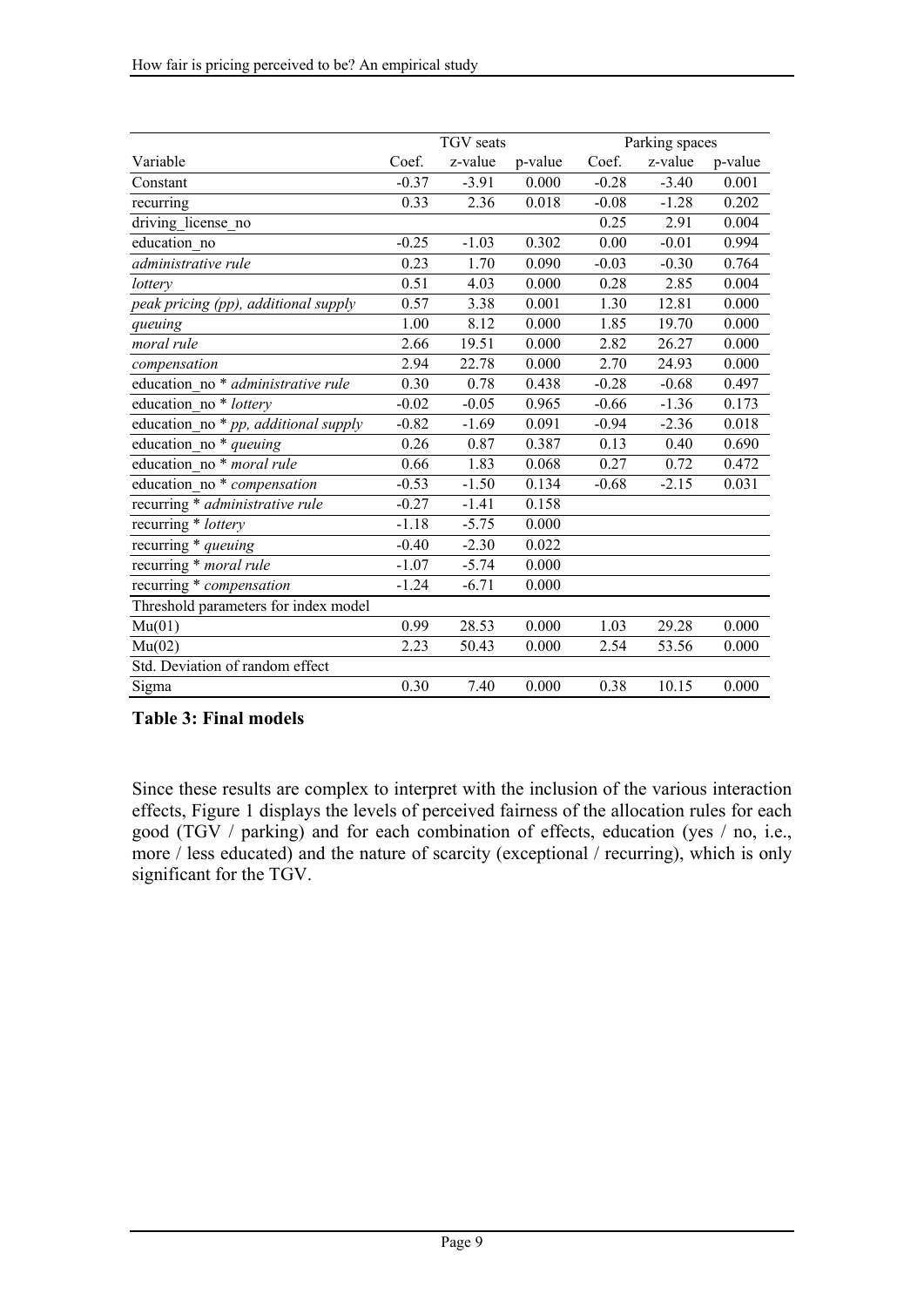

**Figure 1: Perceived fairness of allocation rules according to the context** 

A first striking result emerges from the overview presented in Figure 1, which illustrates the previous statistical results: the perceived fairness of allocation rules depends on the type of good tested, the respondents' personal characteristics and the nature of scarcity with, moreover, interactions between these three categories of variables.

#### *Result 1: It is confirmed that the perception of justice is "context dependent".*

However, these variations in perceived fairness aside, the ranking of allocation rules stays roughly the same. The moral rule and the compensation rule are perceived as the fairest in all contexts, for both the TGV and parking, and in situations of both exceptional or recurring scarcity (for the TGV - for parking the nature of scarcity has no influence). The queuing rule is perceived as possessing an intermediate level of fairness. For more educated people, peak pricing with additional supply ("addsup" in Figure 1) achieves as high a score as queuing, while for less educated people the perceived fairness of peak pricing with additional supply is much lower.

Another, expected, result is that peak pricing with constant supply ("peak" in Figure 1), is perceived to be the most unfair. The administrative rule ("admin" in Figure 1) performs as poorly as peak pricing: this differs from the findings of the earlier literature (Frey and Pommerehne 1993), but this involved a context which was different from ours. Finally, the lottery rule performs in general as poorly as the two previous ones, and in some cases worse.

*Result 2: While the perceived fairness of allocation rules depends on the context, the ranking of the perception of allocation rules appears to be the same, namely, from the fairest to the most unfair: the moral and compensation rules, followed by queuing and peak pricing with additional supply, and, last, peak pricing with constant supply, the administrative rule and the lottery. This ranking seems to indicate that the principles of justice exhibit a degree of universality.*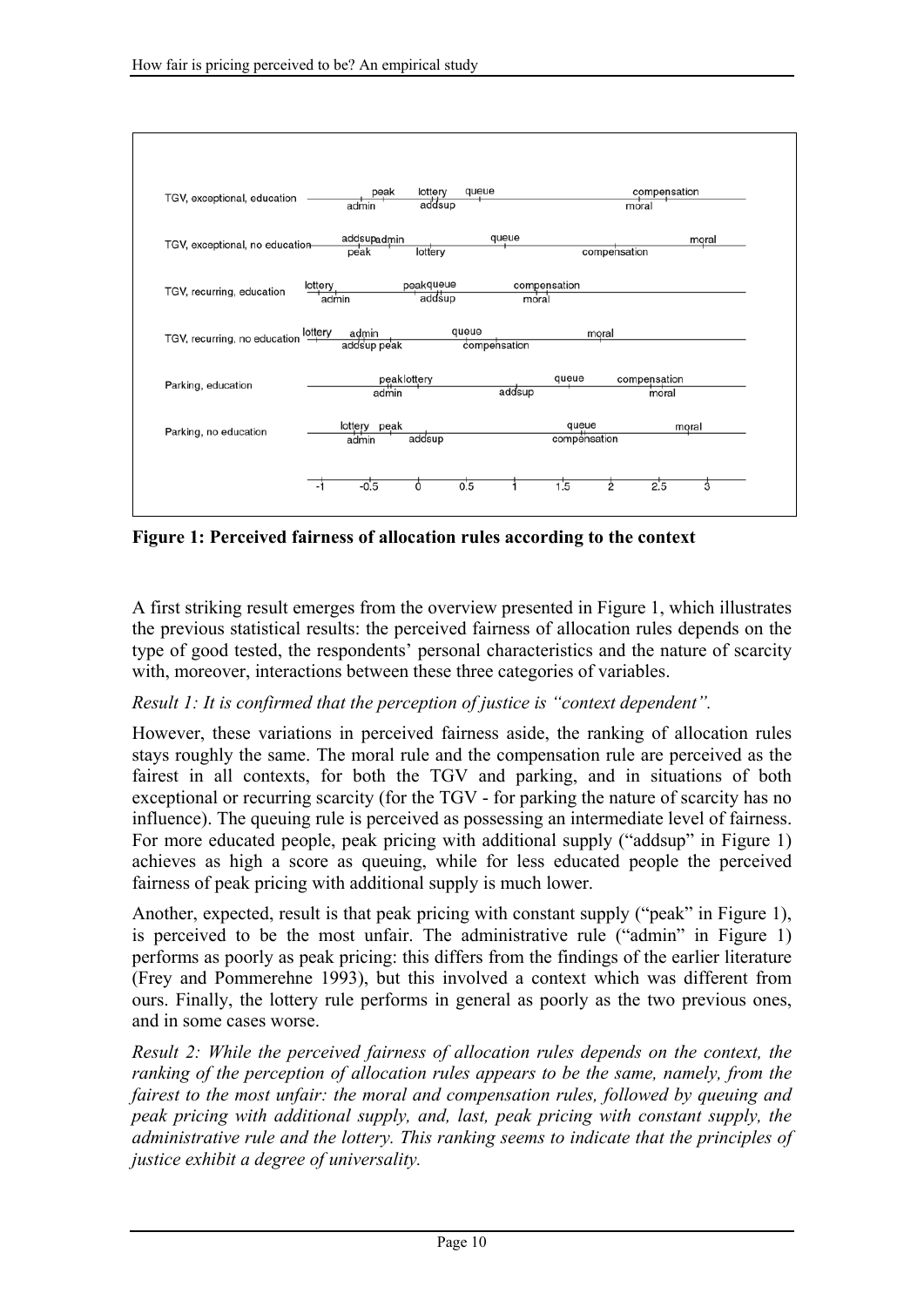An analysis of the different contexts tested in the survey yields some novel results. First, the nature of scarcity influences the fairness judgement. Controlling for educational level, in the case of TGV seats, the perceived fairness of most of the allocation falls when we switch from exceptional to recurrent scarcity, the most striking drop being for the lottery (in Figure 1, compare "TGV, exceptional, education" with "TGV, recurring, education" and "TGV, exceptional, no education" with "TGV, recurring, no education").

There are however two exceptions. The first is the conventional peak pricing rule which is perceived as slightly less unfair when we switch from exceptional to recurring scarcity (this confirms a previous finding by Frey and Pommerehne 1993). The second exception is peak pricing with additional supply for which the judgement is *not* influenced by the nature of scarcity, again controlling for educational level (in Figure 1, note the position of "addsupp" when comparing "TGV, exceptional, education" with "TGV, recurring, education" and "TGV, exceptional, no education" with "TGV, recurring, no education").

*Result 3: The allocation rules, except for the conventional peak pricing rule, are perceived as less fair in a context of recurrent scarcity than in a context of exceptional scarcity. It would seem that in the case of recurring scarcity increasing supply is generally preferred to restricting demand.* 

Moreover, an increase in supply may alter the perception of peak pricing. Peak pricing with additional supply is not always as strongly rejected as peak pricing with constant supply, especially in the case of parking (see Figure 1). Peak pricing with additional supply may reduce opposition among respondents, or even divide those for and those against into two approximately equal groups (see Table 2, 51% in the case of parking / exceptional).

Furthermore, the way revenues are used may alter the attitudes about peak pricing, as shown by the example of parking. Peak pricing with constant supply is perceived as being significantly less unfair in the case of parking when the revenue derived from pricing is handed over to the Works Council<sup>iii</sup> (28% in the case of recurring scarcity, 37% in the case of exceptional scarcity, see Table 2) than when this revenue goes into the firm's coffers (10% in the case of recurring scarcity, 7% in the case of exceptional scarcity).

*Result 4: Negative attitudes towards peak pricing with constant supply can be significantly moderated by how the revenue is allocated. The increase in supply may also reduce, in some cases significantly, the opposition to peak pricing*.

Meanwhile, personal characteristics play a role as educational level definitely influences the perceived fairness of the allocation rules. Controlling for the type of good and the nature of scarcity, less educated people consider the moral and queuing rules to be fairer when compared with more educated people, while the opposite applies for the compensation and the peak pricing with additional supply rules.

The compensation rule and the moral rule compete to be the fairest, as shown in Figure 1. However, less educated people definitely rank compensation second after the moral rule, while more educated people rank compensation at about the same level as the moral rule.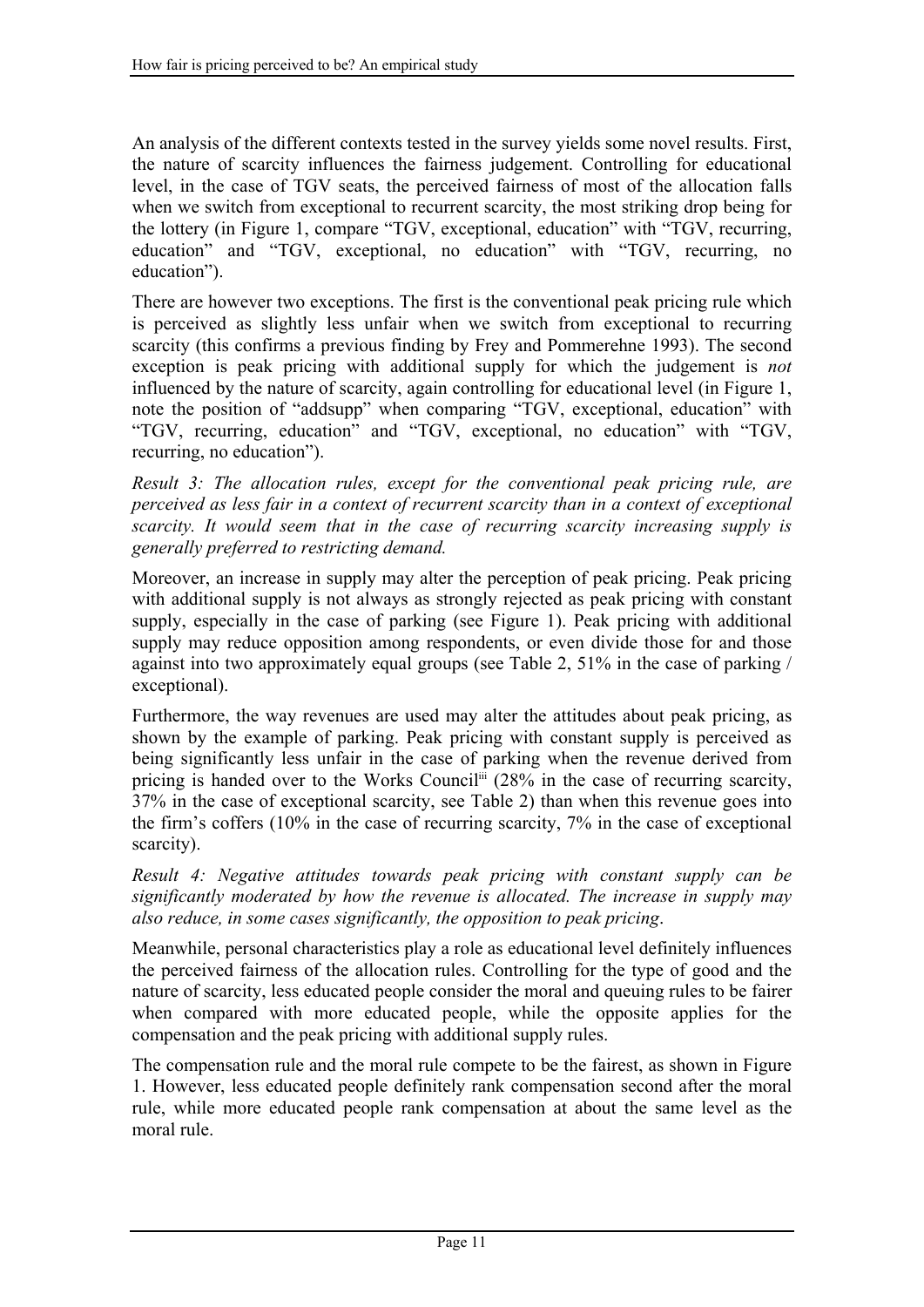This may indicate an aversion to market instruments on the part of the less educated and, as far as compensation is concerned, a "bribe effect" as referred to in the literature survey above.

Another lesson relates to the additional supply mentioned above: providing additional supply in the context of peak pricing can also be regarded as a form of compensation. Our results show that it is perceived as being extremely indirect and support for this type of solution is much lower than support for direct compensation (compare "addsup" and "compensation" in Figure 1).

*Result 5: Within the overall ranking of allocation rules, less educated people rank the moral and queuing rules higher than more educated people. The latter rank the compensation and peak pricing with additional supply rules higher than less educated people. Lower education may indicate an aversion to market instruments.* 

Are moral and queuing rules always the fairest? The results confirm that the moral rule is part of the reference transaction (Kahneman et al 1986) as it is considered the fairest across all contexts. However, the moral rule alone (i.e., giving priority to mobilityimpaired individuals and so on) does not entirely solve the issue of allocating parking spaces or TGV seats.

In the case of queuing, our findings are different. More educated and less educated people both consider queuing to be reasonably fair in the case of parking (see Figure 1). In the case of the allocation of TGV seats in a recurring situation, for more educated people the queuing rule obtains as poor a score as the peak pricing with constant supply rule. This runs counter to the conclusions reached by the earlier empirical literature (although in other contexts), where the traditional "first come, first served" procedure is greatly preferred to pricing. In the case of the TGV, the reference transaction is based on a seat reservation system: cancelling the advance reservation system (which is of course just another queuing system) in order to replace it at short notice by instant queuing is negatively perceived.

*Result 6: While the moral rule is perceived as the fairest in all contexts and can be considered to belong to the reference transaction, the same cannot be said for queuing. This suggests that the reference transaction may vary according to the context.* 

# **5 Conclusion**

Our results confirm that the perception of justice is "context dependent". Across the different contexts a general ranking of the perception of allocation rules is found, from the fairest to the most unfair: the moral and the compensation rules, then the queuing and the peak pricing with additional supply rules, and finally the peak pricing with constant supply, the administrative and the lottery rules.

Our results differ to some extent from previous work which found that administrative allocation was perceived to be fairer than the pricing solution, but this work involved different contexts. It would seem that attitudes towards this "bureaucratic" allocation depend on how much confidence people have in those managing it.

The moral rule is judged to be very fair in all cases while, unexpectedly, this is not true for queuing. The reference transaction may lead to a perception of queuing as unfair, for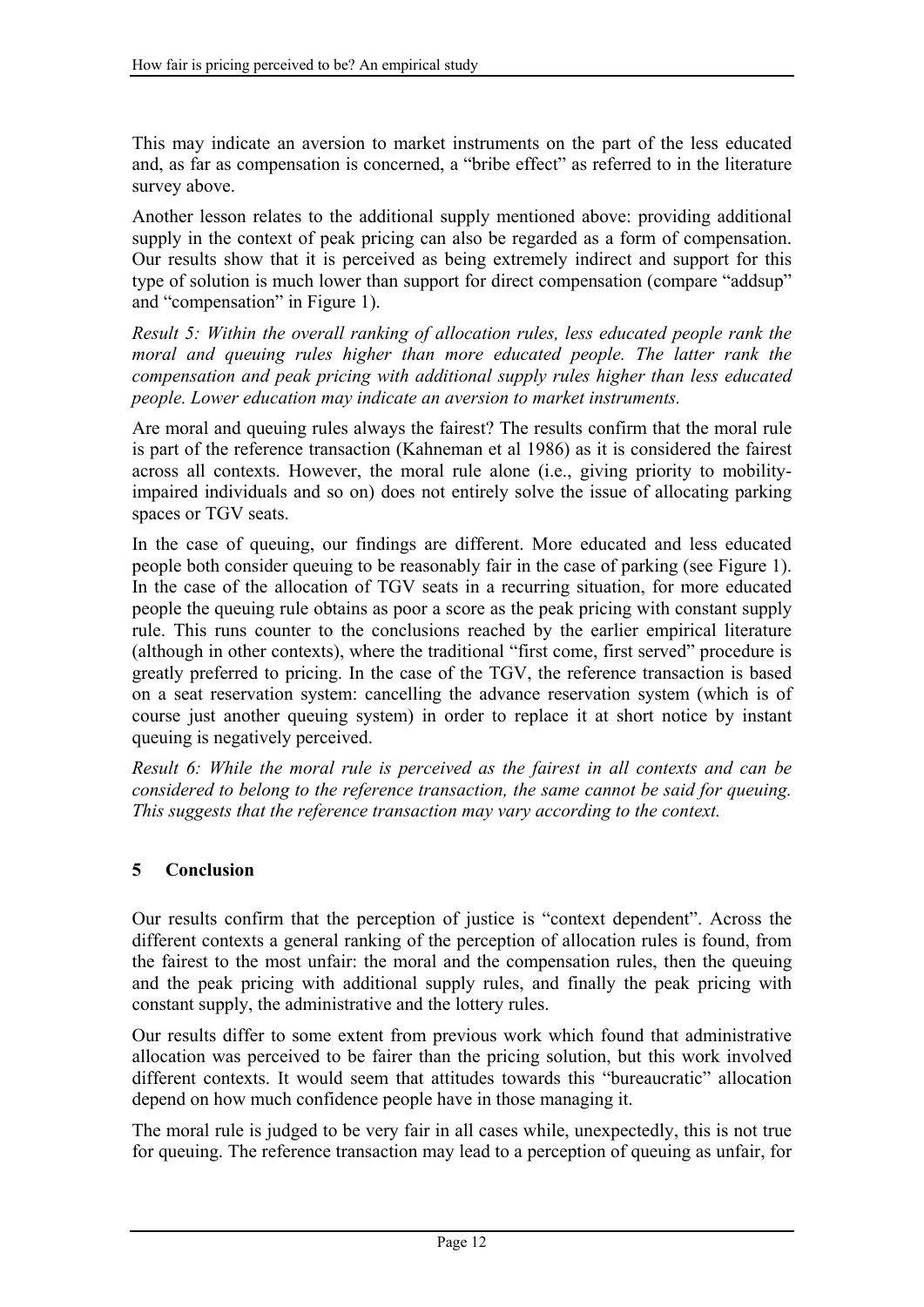example in the case of a service which is generally accessed by means of an advance reservation system.

Moreover, these attitudes may vary according to the nature of scarcity. In the case of recurring scarcity for the TGV seats, the allocation rules are perceived to be less fair than in the case of exceptional scarcity.

The negative attitude toward peak pricing is not intractable: people's opposition can be reduced if they can influence the way the revenues are used. Accompanying a price increase with an additional service or infrastructure may reduce opposition in the case of some goods in the same way as the right to influence the use of revenue. Nevertheless, the negative attitudes subsist.

Last, our results allow us to moderate conclusions which are on first view rather pessimistic from the economic standpoint. They show that compensation, which is clearly considered to be fair, can radically modify attitudes of rejection of the pricing instrument.

However, educational level has a definite influence on fairness judgements about the allocation rules. Less educated people consider the moral and queuing rules to be fairer and the compensation rule and peak pricing with additional supply to be less fair when compared to more educated people. Lower education may indicate an aversion to market instruments.

Again, as stated in the introduction, these are attitudes which may differ from actual behaviour. However, these attitudes are an unavoidable part of the public decisionmaking process regarding the regulation of scarce resources.

#### **Acknowledgements**

Research grant from the ADEME (French Agency for Environment Protection and Energy Conservation, Agreement no. 00 03 040) is acknowledged. We also gratefully acknowledge the comments by anonymous referees and the Editor-in-Chief of Public Choice.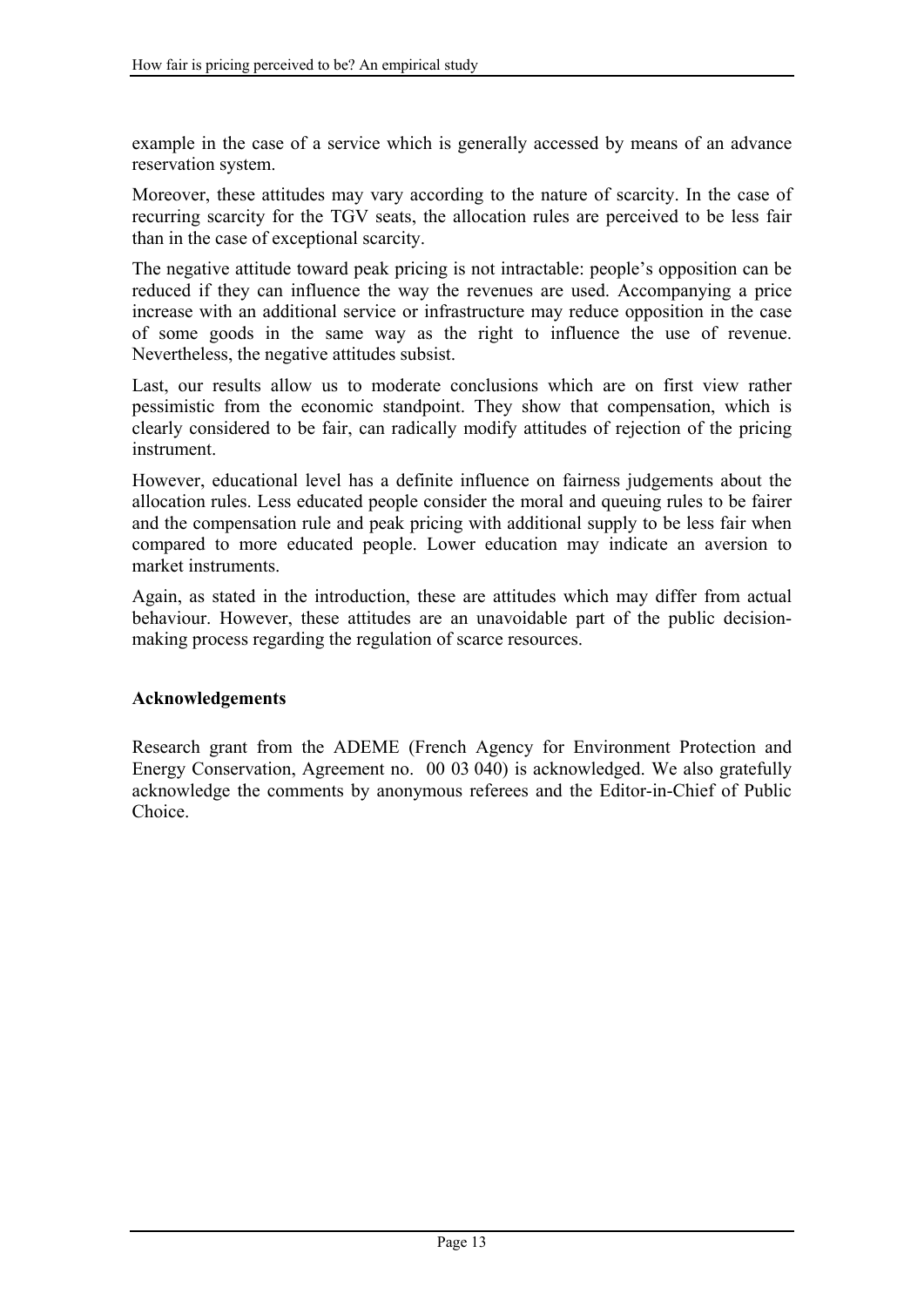# **Appendix A: The questionnaires**

| v<br>M. |
|---------|
|---------|

| TGV Exceptional situation                                                                                                                                                                                                                                                                                                                                                                                                                                                                                                   |                                                         |                                                                                                                                                                                                                                                                                                          | TGV Recurring situation                                                                                                                           |  |  |
|-----------------------------------------------------------------------------------------------------------------------------------------------------------------------------------------------------------------------------------------------------------------------------------------------------------------------------------------------------------------------------------------------------------------------------------------------------------------------------------------------------------------------------|---------------------------------------------------------|----------------------------------------------------------------------------------------------------------------------------------------------------------------------------------------------------------------------------------------------------------------------------------------------------------|---------------------------------------------------------------------------------------------------------------------------------------------------|--|--|
| This takes place in Paris, in the "Gare de Lyon"<br>railway station, on a Friday evening in January.<br>Three TGVs are scheduled to run in the<br>evening, and the passengers are waiting for<br>theirs in order to travel back to Lyon. They<br>have all reserved and paid for their seats. The<br>that<br><b>SNCF</b><br>announces<br>because<br>of<br>an<br>exceptional snowstorm only one TGV will be<br>running (on safety grounds the number of<br>passengers boarding a TGV must not exceed<br>the number of seats). |                                                         | This takes place on the TGV line between Paris<br>and Lyon. Demand on this line is such that the<br>trains are systematically full on Friday<br>evenings with standing passengers. The SNCF<br>wants to put a stop to this situation on safety<br>grounds. There must be no more standing<br>passengers. |                                                                                                                                                   |  |  |
| There are a number of different ways the available seats could be allocated.                                                                                                                                                                                                                                                                                                                                                                                                                                                |                                                         |                                                                                                                                                                                                                                                                                                          |                                                                                                                                                   |  |  |
| essentially unfair, essentially fair or very fair.                                                                                                                                                                                                                                                                                                                                                                                                                                                                          |                                                         |                                                                                                                                                                                                                                                                                                          | I will describe each of them to you and then I want you to tell me if you consider it to be very unfair,                                          |  |  |
| The available seats are given to people<br>who are willing to pay an exceptional<br>supplement of 30 Euros                                                                                                                                                                                                                                                                                                                                                                                                                  | v2<br>Peak period pricing<br>with constant supply       |                                                                                                                                                                                                                                                                                                          | Passengers travelling between 3 pm<br>and 9 pm on Fridays have to pay a<br>supplement of 30 Euros to encourage<br>people to travel at other times |  |  |
| Priority for seats is given to elderly<br>persons, pregnant women and people<br>travelling with young children.                                                                                                                                                                                                                                                                                                                                                                                                             | v <sub>3</sub><br>Moral rule                            |                                                                                                                                                                                                                                                                                                          | Priority for seats is given to elderly<br>persons, pregnant women and people<br>travelling with young children.                                   |  |  |
| The available seats are allocated by<br>holding a lottery.                                                                                                                                                                                                                                                                                                                                                                                                                                                                  | v4<br>Lottery                                           |                                                                                                                                                                                                                                                                                                          | The reservation system is withdrawn<br>and the seats are allocated by holding<br>waiting<br>lottery<br>among<br>the<br>a<br>passengers.           |  |  |
| The ticket inspectors allocate<br>the<br>available seats as they think best.                                                                                                                                                                                                                                                                                                                                                                                                                                                | v <sub>5</sub><br><b>Unknown</b><br>administrative rule |                                                                                                                                                                                                                                                                                                          | The ticket inspectors allocate the<br>available seats as they think best.                                                                         |  |  |
| The passengers wait until the train<br>arrives and are then allowed to board<br>the train until all the seats are taken.                                                                                                                                                                                                                                                                                                                                                                                                    | v6<br>Queuing                                           |                                                                                                                                                                                                                                                                                                          | The reservation system is withdrawn<br>and passengers are allowed to board<br>the train until all the seats are taken.                            |  |  |
| SNCF offers to provide a night in a<br>hotel $+$ compensation of 30 Euros to<br>those who are willing to delay their<br>departure until the next day.                                                                                                                                                                                                                                                                                                                                                                       | v7<br>Compensation                                      |                                                                                                                                                                                                                                                                                                          | Passengers who are willing to leave<br>before 3 pm or after 9 pm pay 15<br>Euros less for their ticket.                                           |  |  |
|                                                                                                                                                                                                                                                                                                                                                                                                                                                                                                                             | v8<br>Peak period pricing<br>with additional supply     |                                                                                                                                                                                                                                                                                                          | The SNCF buys 5 additional TGVs<br>and finances them by charging 15<br>Euros more for tickets on Friday<br>evening.                               |  |  |

Proposals were rotated for each person surveyed in order to avoid systematic bias due to the order of presentation.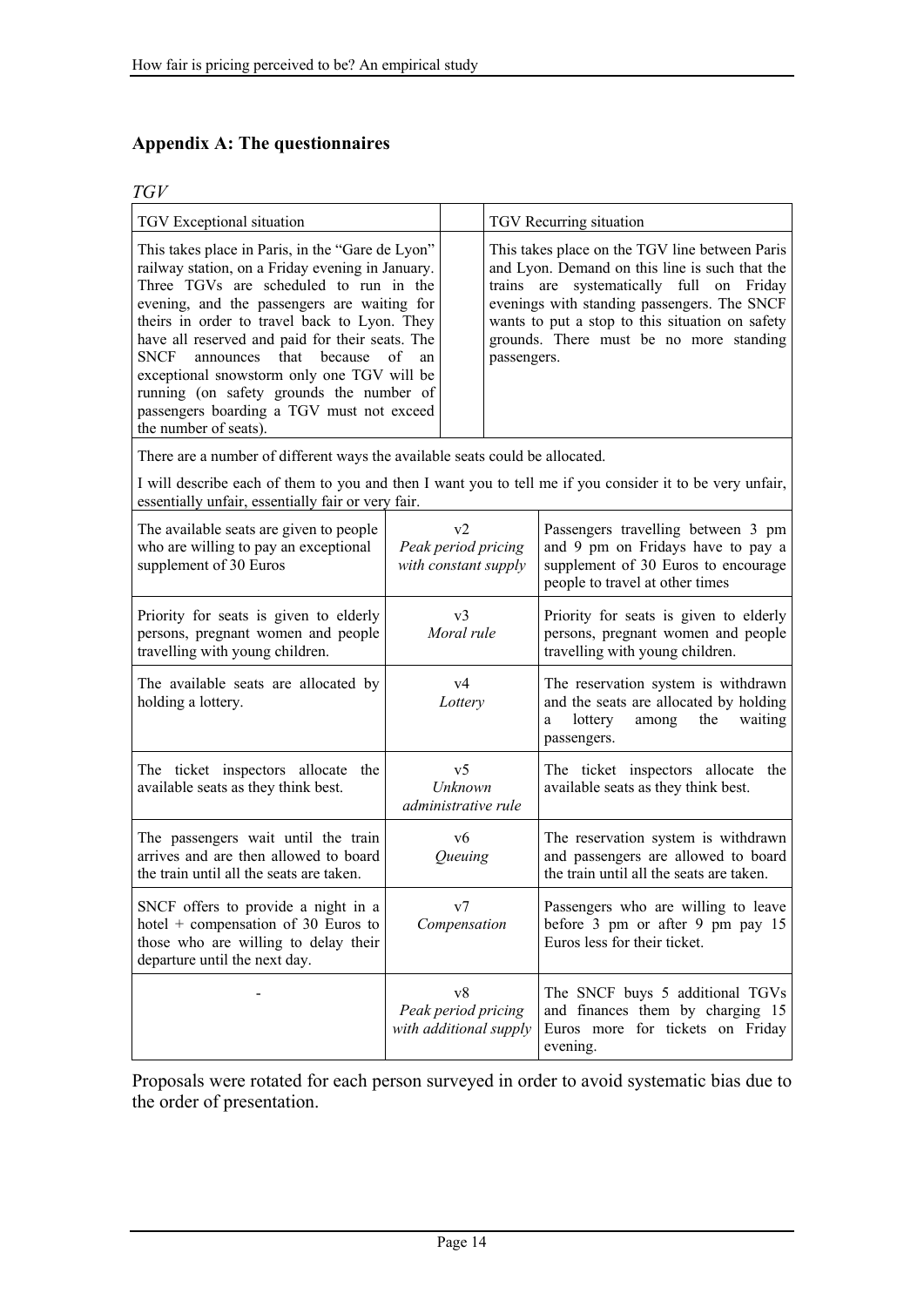#### *Parking*

*Exceptional* parking situation: This takes place in a large firm whose staff commute to work by car practically every day. The company has a sufficiently large staff car park on its premises. The firm in question is located in the city centre, where parking is very difficult. In the whole district around the firm people take several minutes to find a parking space, and when they find one it is frequently a long way away and parking is expensive (20 Euros per day), and the police systematically issue parking fines. The firm needs to carry out building work lasting 6 months in its car park. As a consequence, 2 out of 3 parking spaces will be unavailable during this period.

*Recurring* parking situation: This takes place in a large firm whose workforce commutes to work by car practically every day. The company has a sufficiently large staff car park on its premises. The firm in question is located in the city centre, where parking is extremely difficult. In the whole district around the firm people take several minutes to find a parking space, and when they find one it is often a long way away. In addition, parking is expensive (20 Euros per day) and the police systematically issue parking fines. The firm is expanding and the only way it can do so is to build on the existing car park. As a consequence, 2 out of 3 parking spaces will be permanently withdrawn.

There are a number of different ways the remaining spaces could be allocated. I will describe each of them to you and then I want you to tell me if you consider it to be very unfair, essentially unfair, essentially fair or very fair…

| The places are given to those who are willing to pay 15 Euros per day, and this | vH                                                 |  |
|---------------------------------------------------------------------------------|----------------------------------------------------|--|
| revenue is handed over to the firm.                                             | Peak period pricing with<br>constant supply (MF*)  |  |
| or                                                                              |                                                    |  |
| The places are given to those who are willing to pay 15 Euros per day, and this | v12                                                |  |
| revenue is handed over to the Works Council.                                    | Peak period pricing with<br>constant supply (WC**) |  |
| nen                                                                             |                                                    |  |

| Priority for places is given to pregnant women, staff with disabilities and those<br>practising car sharing.                          | v14<br>Moral rule                                    |
|---------------------------------------------------------------------------------------------------------------------------------------|------------------------------------------------------|
| The parking spaces are allocated by lottery                                                                                           | v15<br>Lottery                                       |
| The management allocates places as it thinks best                                                                                     | v16<br>Unknown administrative<br>rule $(MF^*)$       |
| The Work's Council allocates places as it thinks best                                                                                 | v17<br>Unknown administrative<br>rule $(WC^{**})$    |
| There are no reserved places and the car park is left to fill up naturally every<br>morning                                           | v18<br>Queuing                                       |
| The firm offers to pay half the bus fare of staff who stop commuting by car                                                           | v19<br>Compensation                                  |
| The firm rents the additional places that are needed from a private car park and<br>everyone pays 10 Euros per day to cover the costs | v20<br>Peak period pricing with<br>additional supply |
| $*MF = Management of the Firm, **WC = Works Council$                                                                                  |                                                      |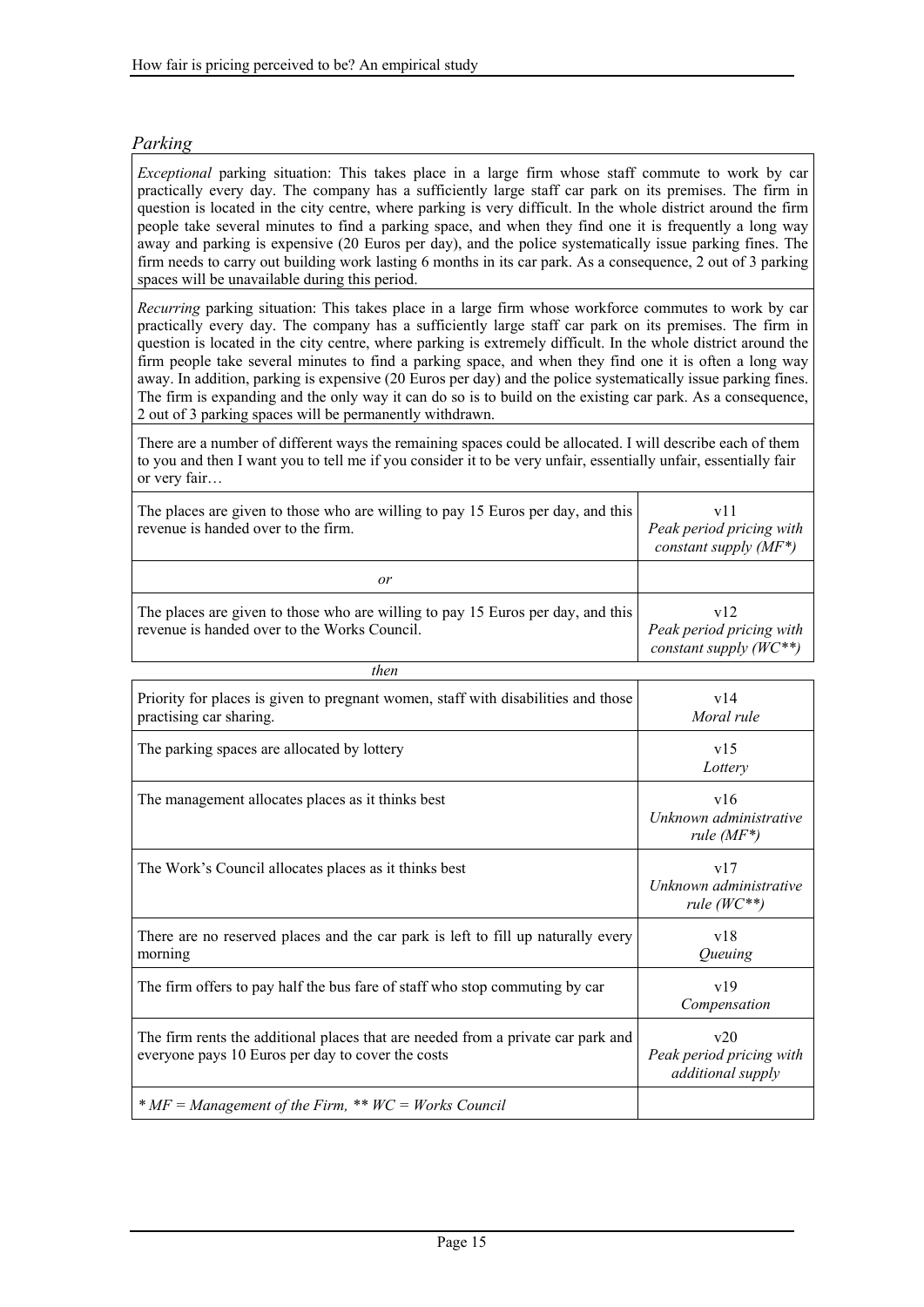#### **References**

- Ajzen, I. (1991). The theory of planned behavior. *Organizational Behavior and Human Decision Processes*, *50*, 179-211.
- Barzel, Y. (1974). A theory of rationing by waiting, *Journal of Law and Economics*, *17*(1), 73-95.
- Bolton, L.E., Warlop, L., Alba, J.W. (2003). Consumer perceptions of (un)fairness, *Journal of Consumer Research*, *29*, 476-491.
- Brueckner, J.K. (2002). Airport congestion when carriers have market power, *American Economic Review*, *92*(5), 1357-1375.
- Butler, J. S., Moffitt, R. (1982). A Computationally Efficient Quadrature Procedure for the One-Factor Multinomial Probit Model. *Econometrica*, *50*(3), 761-764.
- Eagly, A.H., Chaiken, S. (1993). *The psychology of attitudes*, Fort Worth, TX : Harcourt Brace Jovanovich.
- Franciosi, R., Kujal, P., Michelitsch, R., Smith, V., Deng, G. (1995). Fairness : effect on temporary and equilibrium prices in posted-offer markets, *The Economic Journal*, *105*, 938-950.
- Frey, B.S., Oberholzer-Gee, F. (1996). Fair Siting Procedures: An Empirical Analysis of Their Importance and Characteristics, *Journal of Policy Analysis and Management*, *15*(3), 353-376.
- Frey, B.S., Oberholzer-Gee, F., Eichenberger, R. (1996). The old lady visits your backyard: a tale of morals and markets, The Journal of Political Economy, 104(6), 1297-1313.
- Frey, B.S., Pommerehne, W.W. (1993). On the fairness of pricing an empirical survey among the general population, *Journal of Economic Behavior and Organisation*, *20*, 295-307.
- Glazer, A., Lave, C. (1996). Regulation by prices and by command, *Journal of Regulatory Economics*, *9*(2), 191-197.
- Hicks, J. (1939). The Foundations of Welfare Economics, *Economic Journal*, *49*, 696- 712.
- Holt, C.A., Laury, S.K., (2002). Risk Aversion and Incentive Effects, *American Economic Review*, *92*(5), 1644-1655.
- Kachelmeier, S.J., Limberg, S., Schadewald, M.S. (1991). Fairness in markets: a laboratory investigation, *Journal of Economic Psychology*, *12*, 447-464.
- Kahneman, D., Knestsch, J.L., Thaler, R. (1986). Fairness as a constraint on profit seeking: entitlements in the market, *American Economic Review*, *76*(4), 728-741.
- Kaldor, N. (1939). Welfare propositions in economics and interpersonal comparisons of Utility, *Economic Journal*, *49*, 549-552.
- Konow, J. (2003). Which is the fairest one of all ? A positive analysis of justice theories, *Journal of Economic Literature*, *41*(4), 1188-1239.
- Kunreuther, H., Easterling, D. (1996). The role of compensation in siting hazardous facilities, *Journal of Policy Analysis and Management*, *15*, 601-622.
- McCullagh, P. (1980). Regression Models for Ordinal Data. *Journal of the Royal Statistical Society. Series B (Methodological)*, *42*(2), 109-142.
- Niskanen, W.A. (1971). *Bureaucracy and representative government*, Chicago : Aldine, Atherton.
- Oberholzer-Gee, F. (2006). A Market for Time. Fairness and Efficiency in Waiting Lines, *Kyklos*, *59*(3), ) 427-440.